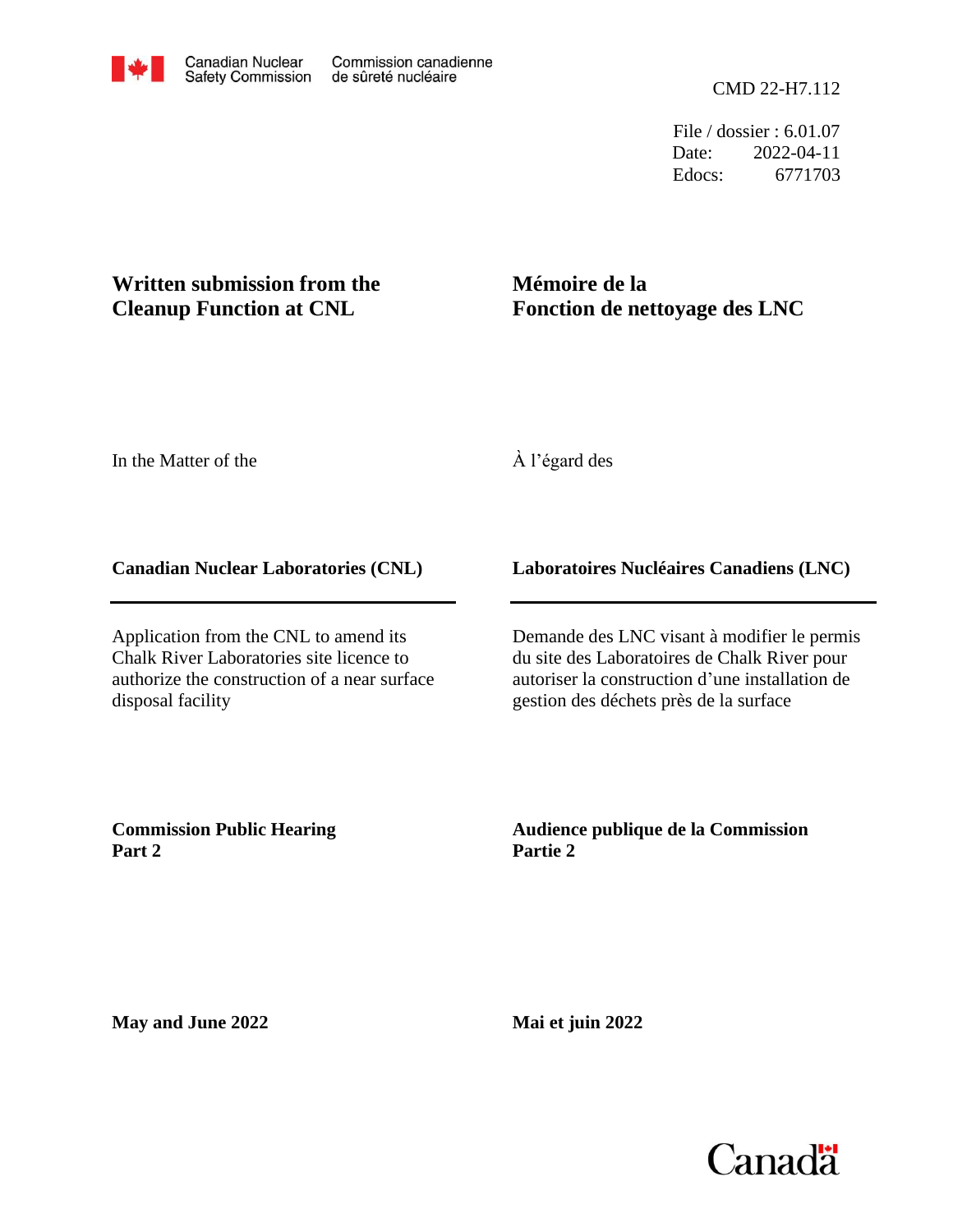

2022-04-11

Senior Tribunal Officer, Secretariat Canadian Nuclear Safety Commission 280 Slater Street P.O. Box 1046, Station B Ottawa, Ontario K1P 5S9

**Subject: Canadian Nuclear Laboratories' application to amend its Chalk River Laboratories site licence to authorize the construction of a near surface disposal facility (IAA Reference Number: 80122)**

Dear Secretariat:

On behalf of the Canadian Nuclear Laboratories' (CNL) Cleanup Function, I am submitting this letter of positive intervention in support of CNL's application to amend the Chalk River Laboratories (CRL) site license to authorize construction of the Near-Surface Disposal Facility (NSDF).

The CNL Cleanup Function is responsible for providing consistent processes and procedures to enable all CNL sites and projects to establish and meet the right next land uses and end-states for the decommissioning of buildings and environmental remediation of lands impacted by past, present and future operations by CNL. We have a team of experts in decommissioning and environmental remediation many of whom have worked inside and outside of the nuclear industry. We as a team have a common goal to restore and protect Canada's environment and are passionate about our work and taking care of the area where we live.

In the context of the Chalk River Laboratories site, which is predominantly where the team members are based, we are developing the Overview Decommissioning and Cleanup Plan. This plan covers the decommissioning and environmental remediation activities that are required to ensure legacy liabilities produced over the past 70 plus years of operation at the site are not left for future generations to deal with. The NSDF Project is a key facility needed to enable the cleanup of the CRL site.

As decommissioning and environmental remediation professionals, our team has followed the development and progression of the NSDF Project with interest, recognizing the continuous improvement and refinement of the design and licensing basis. At this time, based on our

> Chalk River Laboratories 286 Plant Road Chalk River, Ontario Canada K0J 1J0 Telephone: 613-584-3311 Toll Free: 1-866-513-2325 Sans frais:

Laboratoires de Chalk River 286, chemin Plant Chalk River (Ontario) K0J 1J0 Canada Téléphone: 613-584-3311 Sans frais: 1-866-513-2325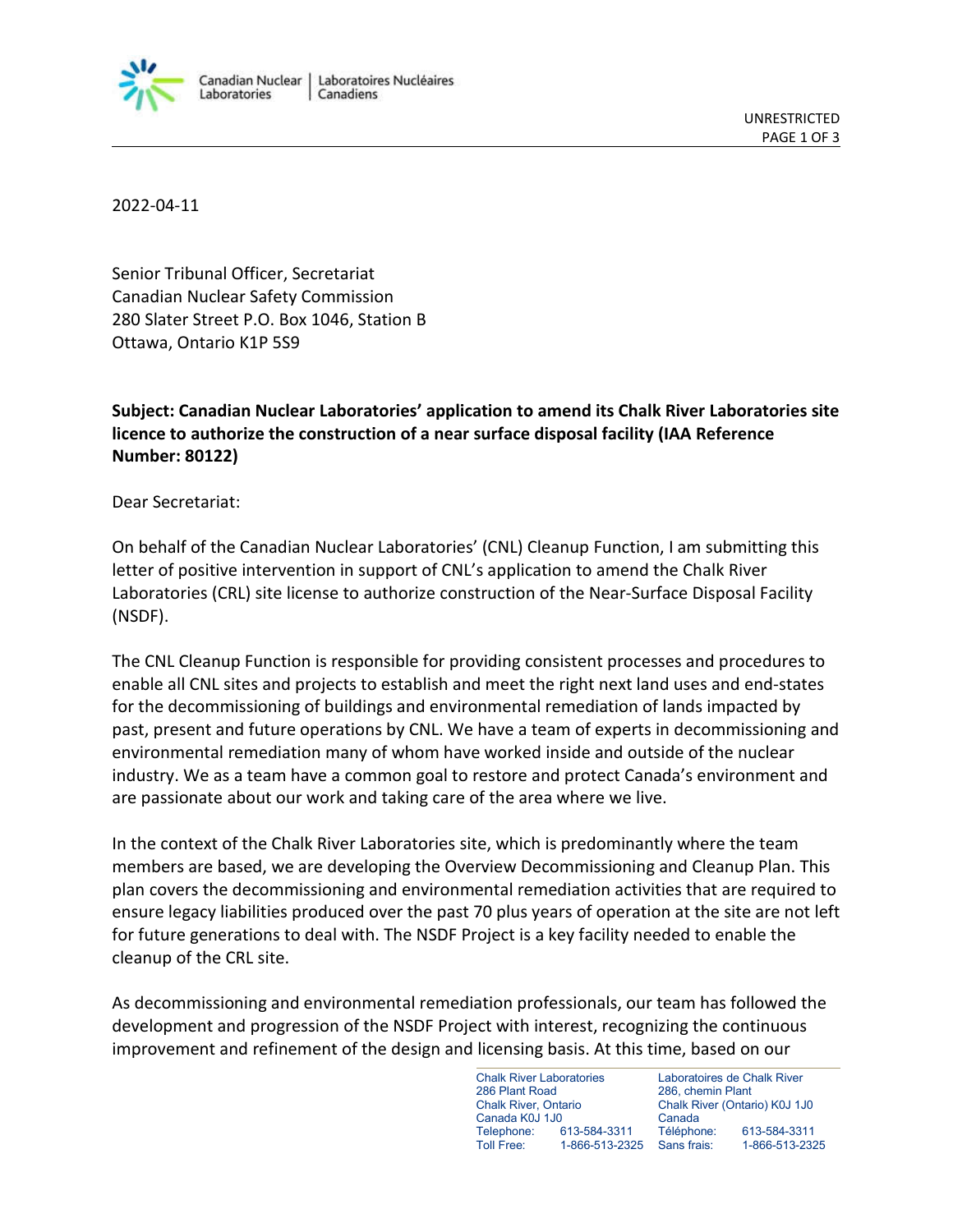

2022-04-11

experiences and knowledge gained, we offer our support for the NSDF Project. Our support is based on the following elements of the Project:

- The NSDF Project provides the development of a disposal capability that is critical to minimizing the burden of existing legacy liabilities on future generations.
- The NSDF is a technology-based solution that enables an improved long-term and permanent safety posture for AECL and CNL. The NSDF Project has leveraged lessons learned from across the international nuclear industry, has partnered with industry (public, private and academic) organizations to refine and optimize the lifecycle plan, and has leveraged the significant knowledge from experts with a wide range of specialized knowledge.
- The NSDF Project will make a significant contribution to safely manage nuclear liabilities that have already been created at CNL sites. Meaning that environmental remediation will be able to take place, minimizing risk to the environment and continuing to ensure protection of people and biota.
- The NSDF is a proven, safe and sustainable solution designed to reduce health and environmental risks associated with waste materials currently stored at CRL in several waste management areas that do not meet current disposal standards.
- The NSDF is underpinned by sound science and engineering. It will provide a safe and effective disposal route for future liabilities created in support of the ongoing efforts to provide cleaner energy and advance nuclear medicinal sciences.

CNL, through funding and oversight by AECL, continues to provide significant benefits to the people of Canada and the world. CNL continues to be a pioneer in the international nuclear science community, and the approval of the application to construct the NSDF will position CNL for a continued long-term future as a nuclear innovator.

Thank you for providing the opportunity to intervene in this matter,

Grace Snell. Manager, Cleanup Function Canadian Nuclear Laboratories Chalk River Laboratories, Ontario, Canada grace.snell@cnl.ca